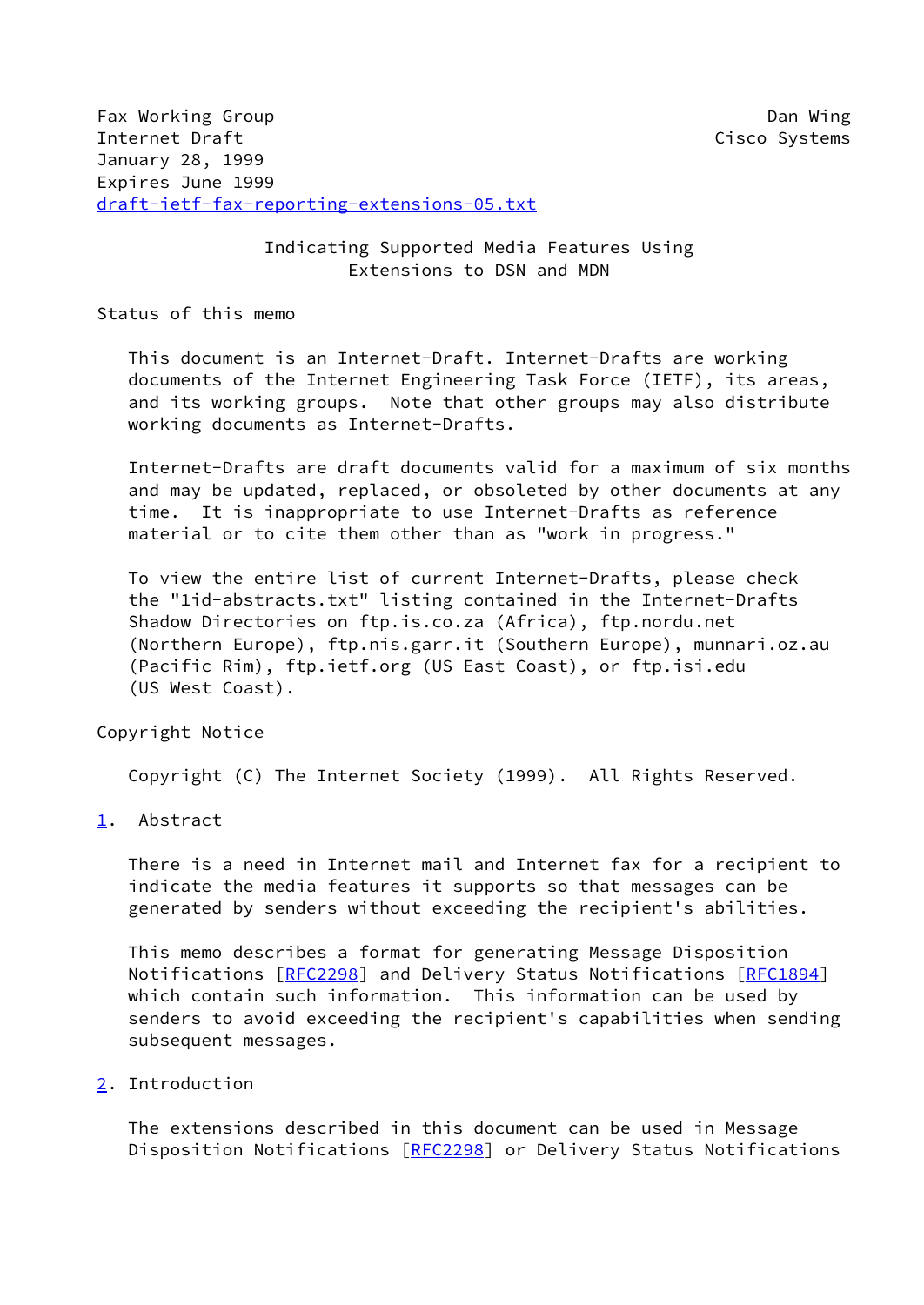Internet Draft Media Features using DSN/MDN January 1999

[\[RFC1894](https://datatracker.ietf.org/doc/pdf/rfc1894)], as appropriate for the implementation.

 Note that both DSNs and MDNs have drawbacks: DSNs are not available between all senders and receivers, and MDNs require the receiver to disclose message disposition information (or, if using the "denied" disposition-type, the time the disposition notification was generated).

 The key words "MUST", "MUST NOT", "REQUIRED", "SHALL", "SHALL NOT", "SHOULD", "SHOULD NOT", "RECOMMENDED", "MAY", and "OPTIONAL" in this document are to be interpreted as described in [\[RFC2119](https://datatracker.ietf.org/doc/pdf/rfc2119)].

<span id="page-1-0"></span>[3](#page-1-0). Extensions for use by DSN and MDN

The following extension is available to both DSN [\[RFC1894](https://datatracker.ietf.org/doc/pdf/rfc1894)] and MDN [\[RFC2298](https://datatracker.ietf.org/doc/pdf/rfc2298)] messages.

 For a DSN message, the following per-recipient fields are defined (section [2.3 of \[RFC1894\]](https://datatracker.ietf.org/doc/pdf/rfc1894#section-2.3)). For an MDN message, the following extension fields are defined (section [3.1 of \[RFC2298\]](https://datatracker.ietf.org/doc/pdf/rfc2298#section-3.1)). Using the language of [\[RFC2234](https://datatracker.ietf.org/doc/pdf/rfc2234)]:

| extension-field | $=$ media-features CRLF                                       |
|-----------------|---------------------------------------------------------------|
| media-features  | = "Media-Accept-Features" ":"<br>media-feature-tags           |
|                 | media-feature-tags = $\leftrightarrow$ text as defined below, |
|                 | with LWSP wrapping>                                           |

 The <media-feature-tags> are defined in separate schema documents which MUST utilize the language described in  $[SYNTAX]$  $[SYNTAX]$ . The schema MUST be registered following the registration requirements of [[CONNEG-REG\]](#page-2-0).

## <span id="page-1-1"></span>[3.1](#page-1-1). Examples

 The following examples assume there is a schema document which defines the tags shown.

<span id="page-1-2"></span>[3.1.1](#page-1-2). Paper-size and Color

 Assuming there is a schema document which describes the tags paper-size and color, the following example is valid: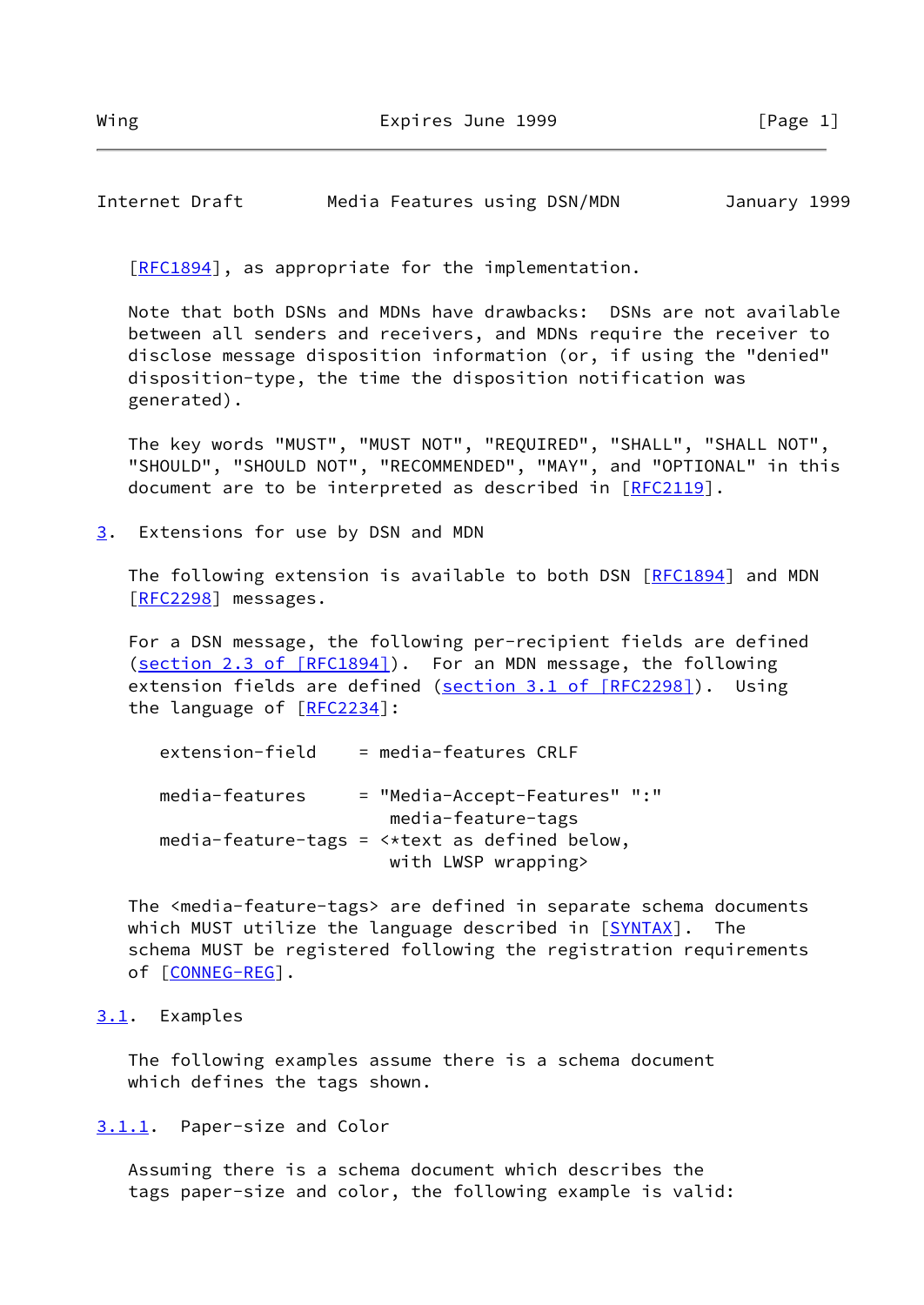Media-Accept-Features: (& (paper-size=a4) (color=binary) )

<span id="page-2-1"></span>[3.1.2](#page-2-1). UA-Media, Paper-size, and Color

| Wing           | Expires June 1999            | [Page 2]     |
|----------------|------------------------------|--------------|
|                |                              |              |
| Internet Draft | Media Features using DSN/MDN | January 1999 |

 Assuming there is a schema document which describes the tags paper-size, color, and grey:

```
 Media-Accept-Features: (& (| (paper-size=a4) (paper-size=letter) )
(| (& (color=grey) (dpi=200) (dpi-xyratio=200/100) )
(& (color=limited) (dpi=200) (dpi-xy=200/100) ) )
```
## <span id="page-2-2"></span>[4](#page-2-2). MTA Implmentation Recommendation

 If the recipient's MTA determines that a message cannot be processed, the recipient's MTA is strongly encouraged to reject the message with a status code of 5.6.1 [\[RFC1893](https://datatracker.ietf.org/doc/pdf/rfc1893)]. This status code may be returned in response to the end-of-mail-data indicator if the MTA supports reporting of enhanced error codes [[RFC2034](https://datatracker.ietf.org/doc/pdf/rfc2034)], or after message reception by generating a delivery failure DSN ("bounce").

<span id="page-2-3"></span>[5](#page-2-3). Security Considerations

 Inaccurate media feature information could cause a denial of service, causing subsequent messages to be sent which the recipient is unable to process.

 The media feature information could be inaccurate due to a malicious attack (spoofed DSN or MDN) or misconfiguration.

<span id="page-2-4"></span>[6](#page-2-4). Acknowledgments

 The author thanks the members of the Internet Fax working group for assistance with this document, and especially Larry Masinter, Graham Klyne, and Ned Freed.

<span id="page-2-5"></span>[7](#page-2-5). References

<span id="page-2-0"></span> [CONNEG-REG] K. Holtman, A. Mutz, T. Hardie, "Media Feature Tag Registration Procedure", Internet Draft, Work in Progress, [draft-ietf-conneg-feature-reg-XX.txt](https://datatracker.ietf.org/doc/pdf/draft-ietf-conneg-feature-reg-XX.txt).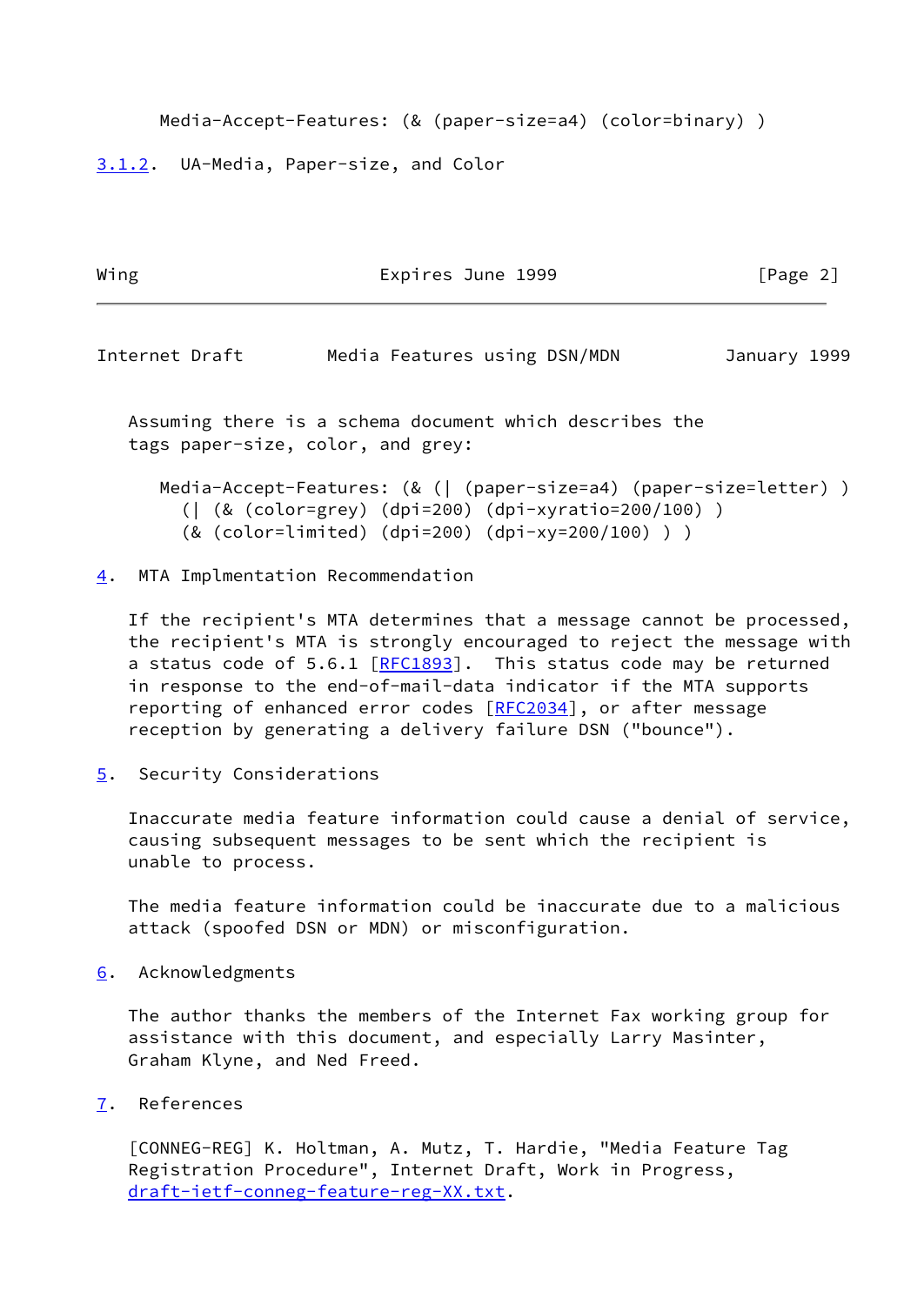|                                                                                                                | Internet Draft                                                                                                                 | Media Features using DSN/MDN               |                                                              | January 1999 |                                |  |  |  |  |
|----------------------------------------------------------------------------------------------------------------|--------------------------------------------------------------------------------------------------------------------------------|--------------------------------------------|--------------------------------------------------------------|--------------|--------------------------------|--|--|--|--|
| Wing                                                                                                           |                                                                                                                                | Expires June 1999                          |                                                              |              | $\lceil \text{Page } 3 \rceil$ |  |  |  |  |
| [RFC2234] D. Crocker, P. Overell, "Augmented BNF for Syntax<br>Specifications: ABNF", RFC 2234, November 1997. |                                                                                                                                |                                            |                                                              |              |                                |  |  |  |  |
|                                                                                                                |                                                                                                                                | Requirement Levels", RFC 2119, March 1997. | [RFC2119] S. Bradner, "Key words for use in RFCs to Indicate |              |                                |  |  |  |  |
|                                                                                                                | [RFC2034] N. Freed, "SMTP Service Extension for Returning Enhanced<br>Error Codes", RFC 2034, October 1996.                    |                                            |                                                              |              |                                |  |  |  |  |
|                                                                                                                | [RFC1894] K. Moore, G. Vaudreuil, "An Extensible Message Format for<br>Delivery Status Notifications", RFC 1894, January 1996. |                                            |                                                              |              |                                |  |  |  |  |

 [RFC2298] R. Fajman, "An Extensible Message Format for Message Disposition Notifications", [RFC 2298,](https://datatracker.ietf.org/doc/pdf/rfc2298) March 1998.

<span id="page-3-0"></span> [SYNTAX] G. Klyne, "A syntax for describing media feature sets", Internet Draft, Work in Progress, [draft-ietf-conneg-feature-syntax-XX.txt](https://datatracker.ietf.org/doc/pdf/draft-ietf-conneg-feature-syntax-XX.txt).

<span id="page-3-1"></span>[8](#page-3-1). Author's Address

 Dan Wing Cisco Systems, Inc. 101 Cooper Street Santa Cruz, CA 95060 USA

 Phone: +1 831 457 5200 Fax: +1 831 457 5208 EMail: dwing@cisco.com

<span id="page-3-2"></span>[9](#page-3-2). Copyright

Copyright (C) The Internet Society 1999. All Rights Reserved.

 This document and translations of it may be copied and furnished to others, and derivative works that comment on or otherwise explain it or assist in its implmentation may be prepared, copied, published and distributed, in whole or in part, without restriction of any kind, provided that the above copyright notice and this paragraph are included on all such copies and derivative works. However, this